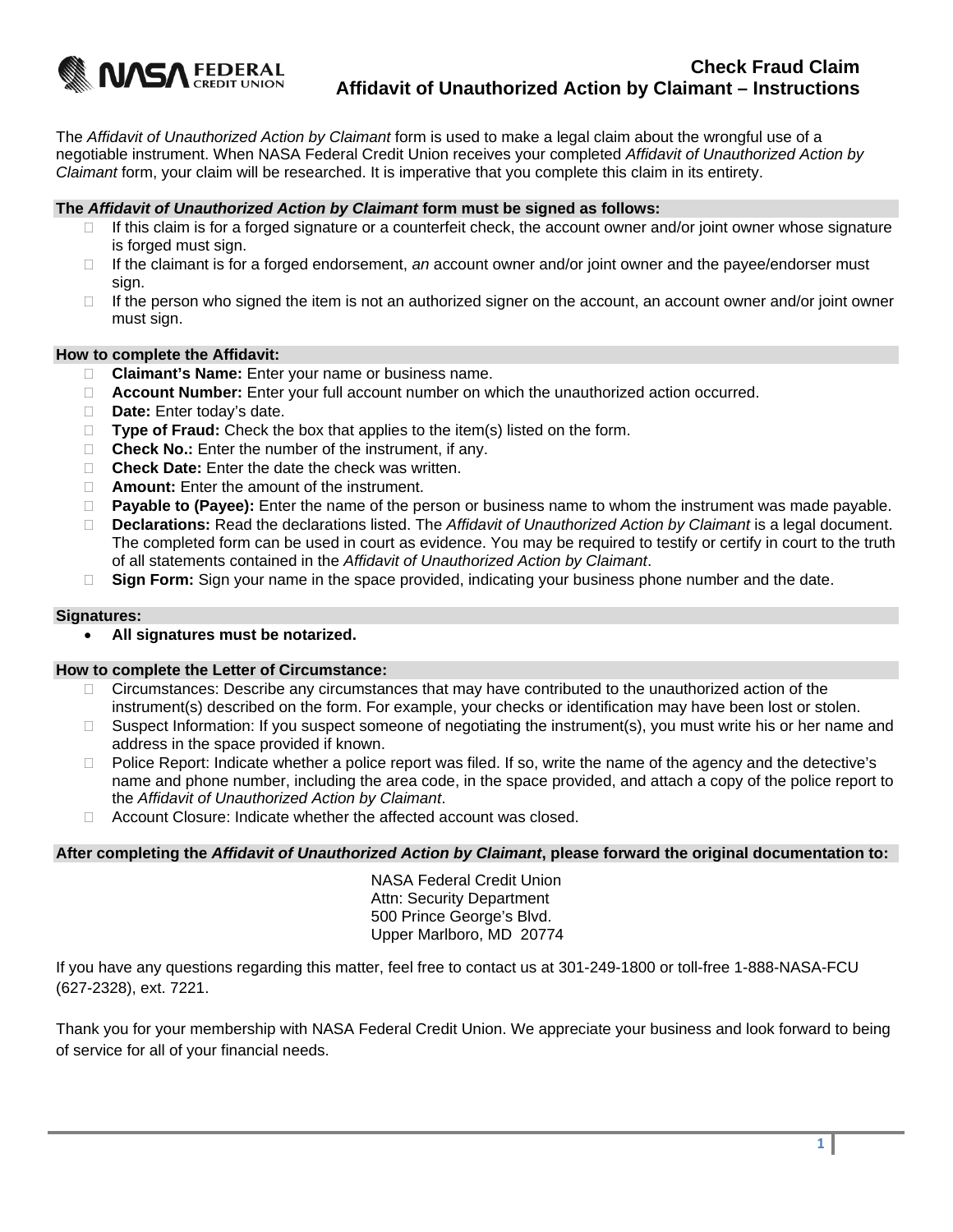

# **Affidavit of Unauthorized Action by Claimant**

1.) I am first duly sworn and under penalties of perjury state the following:

I am: CLAIMANT'S NAME (LAST, FIRST, MI) OR BUSINESS NAME | ACCOUNT NUMBER | DATE

| $\Box$ Endorsement Forged:   | <b>■Signature Forged:</b> | $\Box$ Counterfeit          | Account Transaction              | $\Box$ Alteration: The  |
|------------------------------|---------------------------|-----------------------------|----------------------------------|-------------------------|
| The endorsement on the       | The signature on the      | <b>Item(s):</b> The item(s) | <b>Voucher:</b> The signature on | item(s) have been       |
| reverse of the item(s)       | face of the item(s)       | are an imitation of         | the withdrawal slip(s) or        | altered from how they   |
| described below is a         | described below is a      | one drawn on my             | deposit slip (for cash back      | were originally written |
| forgery, missing, or not as  | forgery. I did not sign   | account. I did not          | transactions) described          | (as described on the    |
| drawn. I did not endorse the | the item(s) and I did     | create, authorize the       | below is a forgery. I did not    | lines below). I did not |
| item(s) and I did not        | not authorize the         | creation, or sign the       | sign the item and I did not      | authorize the           |
| authorize the endorsement.   | signature.                | item(s).                    | authorize the withdrawal         | alteration.             |
|                              |                           |                             | from my account.                 |                         |

**Describe the fraudulent item(s) below:** 

| Check #   | Amount:<br>\$ | <b>Check Date</b> | Payable to (Payee): |
|-----------|---------------|-------------------|---------------------|
|           |               |                   |                     |
| Check #   | Amount:<br>\$ | <b>Check Date</b> | Payable to (Payee): |
|           |               |                   |                     |
| Check #   | Amount:<br>\$ | <b>Check Date</b> | Payable to (Payee): |
|           |               |                   |                     |
| Check #   | Amount:<br>\$ | <b>Check Date</b> | Payable to (Payee): |
|           |               |                   |                     |
| Check $#$ | Amount:<br>\$ | <b>Check Date</b> | Payable to (Payee): |
|           |               |                   |                     |
| Check #   | Amount:<br>\$ | <b>Check Date</b> | Payable to (Payee): |
|           |               |                   |                     |
| Check #   | Amount:<br>\$ | <b>Check Date</b> | Payable to (Payee): |
|           |               |                   |                     |
| Check $#$ | Amount:<br>\$ | <b>Check Date</b> | Payable to (Payee): |
|           |               |                   |                     |
| Check #   | Amount:<br>\$ | <b>Check Date</b> | Payable to (Payee): |
|           |               |                   |                     |
| Check #   | Amount:<br>\$ | <b>Check Date</b> | Payable to (Payee): |

 *Additional items described in the Attachment of the Affidavit of Unauthorized Action by Claimant.* 

2.) I did not receive any part of the proceeds of the item(s) listed above nor did I authorize anyone else to negotiate the item(s) on my behalf. This affidavit is made voluntarily for the purpose of establishing the fact that I did not endorse the item(s) identified above.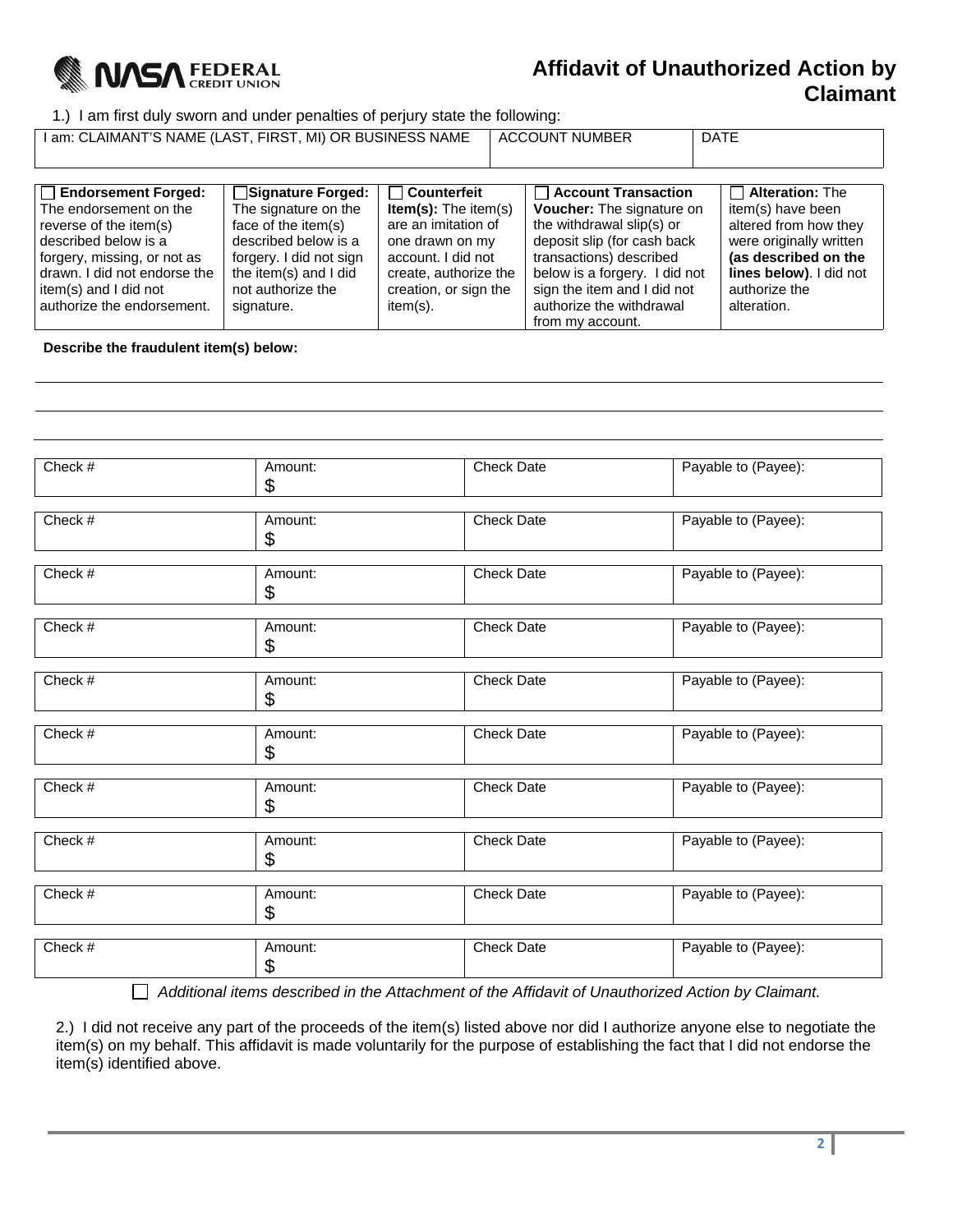

CLAIMANT'S NAME (LAST, FIRST, MI) OR BUSINESS NAME | ACCOUNT NUMBER | DATE

3.) I/We declare the following:

- I/We understand this *Affidavit of Unauthorized Action by Claimant* is subject to investigation by local, state, and/or federal law enforcement agencies. I/We understand that the account records related to this claim may be given to law enforcement as evidence for the investigation. I/We also understand that I/We may be required to comply with a court order or a subpoena to give testimony.
- I/We understand that making a false sworn statement is subject to federal and/or state statutes and may be punishable by fines and/or imprisonment. Specifically, I/we understand that under federal law (18.U.S.C.1344), it is a crime to knowingly defraud or attempt to defraud a federal credit union and may be punishable by a fine up to \$1,000,000 and/or by imprisonment up to 30 years.
- I understand and agree that NASA Federal Credit Union has no obligation to reimburse for any losses resulting from this alleged *Affidavit of Unauthorized Action by Claimant* unless I/we cooperate fully in any investigation and/or prosecution of this alleged *Affidavit of Unauthorized Action by Claimant*, including, but not limited to filing a complete report with the appropriate law enforcement officials, participating in any investigation by law enforcement, and attending and participating as a witness in any legal proceeding.

4.) I suspect the following person of having performed an unauthorized action on the fraudulent item(s) described on the attached Affidavit of Unauthorized Action by Claimant:

| <b>NAME</b> | <b>ADDRESS</b> |            |
|-------------|----------------|------------|
| <b>CITY</b> | <b>STATE</b>   | <b>ZIP</b> |

Are you willing to prosecute?  $\Box$  Yes  $\Box$  No

5.) I declare under penalty of perjury that the foregoing is correct.

| CLAIMANT'S SIGNATURE:         | <b>PHONE NUMBER</b>               | <b>DATE</b>           |
|-------------------------------|-----------------------------------|-----------------------|
| <b>PRINT CLAIMANT'S NAME:</b> | <b>BUSINESS TITLE OR POSITION</b> | <b>EMAIL ADDRESS*</b> |

\*Include if we may use to contact you regarding this claim.

To be completed by a Notary Public for Claimant.

State of

County of

| Subscribed and sworn to (or affirmed) before me this | dav of |                                                              |
|------------------------------------------------------|--------|--------------------------------------------------------------|
|                                                      |        | proved to me on the basis of satisfactory evidence to be the |

person(s) who appeared before me.

Seal

Signature:

Print Name: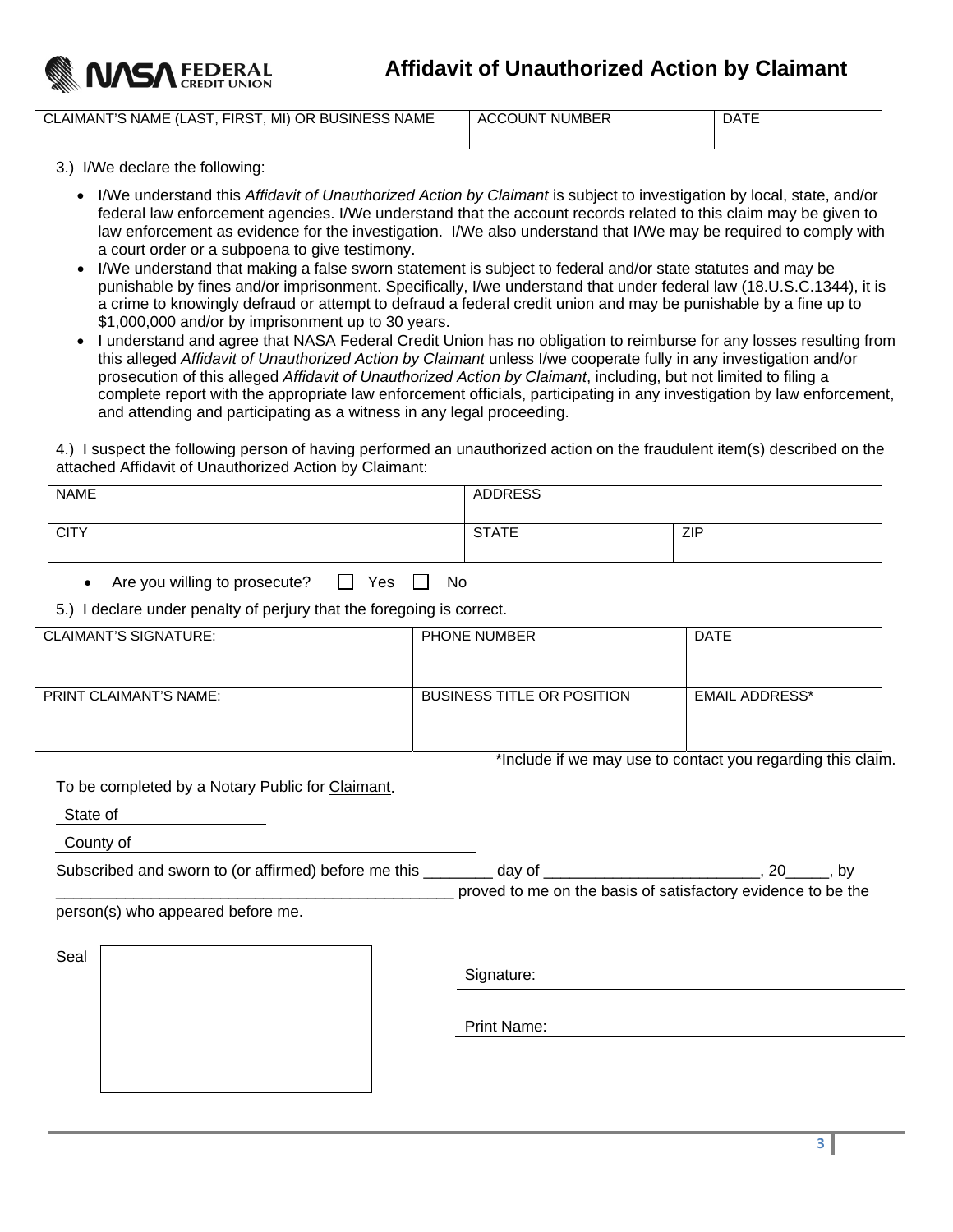# **IF FORGED, MISSING OR "NOT ENDORSED AS DRAWN" CLAIM**"

the payee/endorser must sign below (in addition to the claimant)

I declare under penalty of perjury that the foregoing is correct.

| PAYEE/ENDORSER SIGNATURE:           | <b>PHONE NUMBER</b>               | <b>DATE</b>           |
|-------------------------------------|-----------------------------------|-----------------------|
| <b>PRINT PAYEE/ENDORSER'S NAME:</b> | <b>BUSINESS TITLE OR POSITION</b> | <b>EMAIL ADDRESS*</b> |

\*Include if we may use to contact you regarding this claim.

To be completed by a Notary Public for Payee/Endorser. Only **forged signatures, counterfeit items and account transaction vouchers** need to be notarized.

State of

County of

| Subscribed and sworn to (or affirmed) before me this | dav of |                                                              |
|------------------------------------------------------|--------|--------------------------------------------------------------|
|                                                      |        | proved to me on the basis of satisfactory evidence to be the |

person(s) who appeared before me.

Seal

Signature:

Print Name: